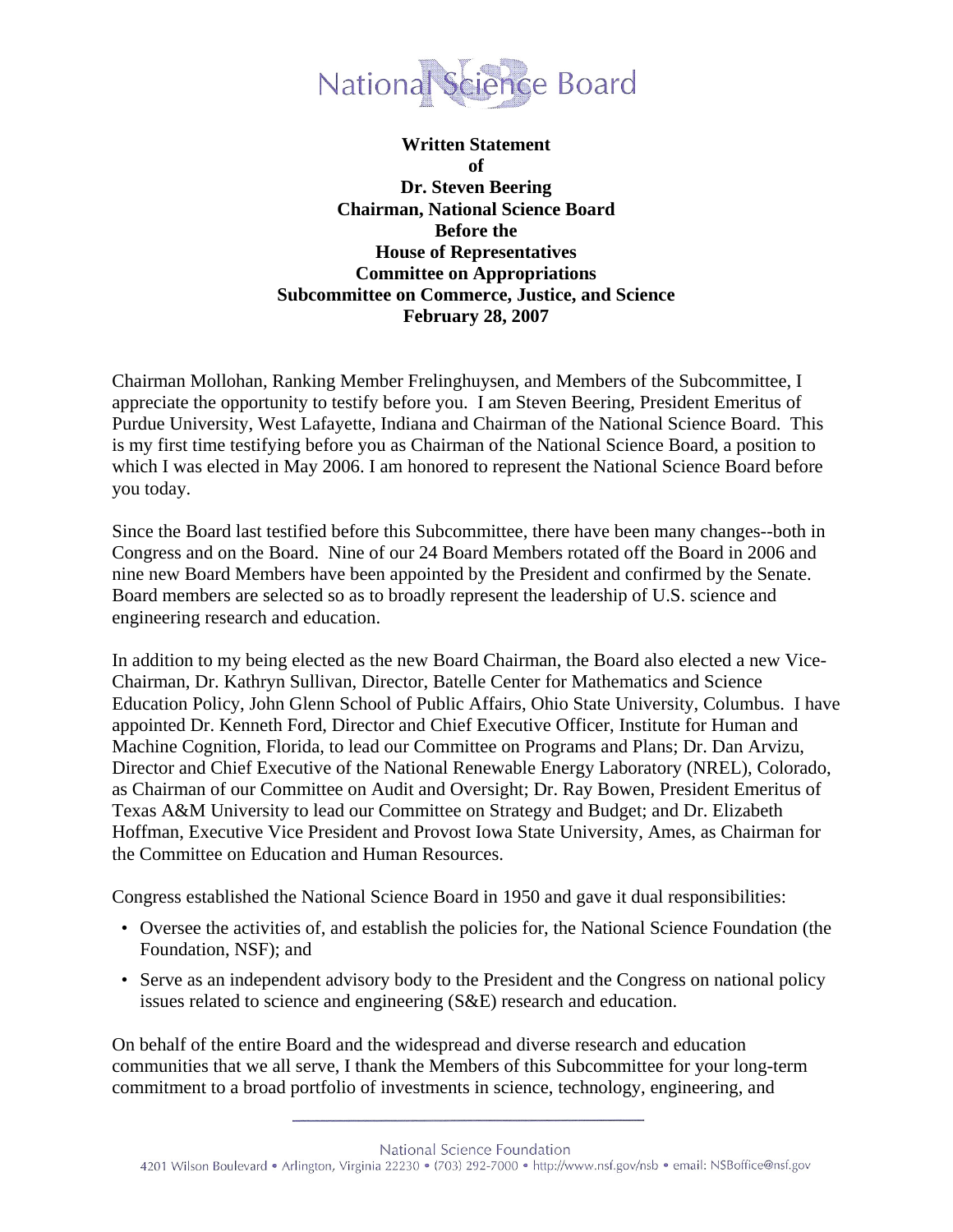mathematics (STEM) research and education. While it is critical that our Nation significantly increase our support for this portfolio, it is also important that these investments be diverse and balanced. The Board greatly appreciates Congressional long-term support of the Board, the Foundation, and their programs and activities. Your continuing bipartisan commitment to excellence in U.S. science and engineering research and education has ensured that the U.S. remains a world leader in the global innovation and discovery enterprise. As you all are well aware, continued investment is required for the U.S. to maintain a global leadership position in science and technology. We feel that NSF must continue its essential role at the core of this investment.

In this regard, I would like to provide some general comments pertaining to the NSF FY 2008 budget request, then update you on National Science Board activities over the last year and some of our priorities for the coming year.

# **FY 2008 NSF BUDGET REQUEST**

In August 2006, the National Science Board reviewed and approved an NSF FY 2008 budget request that was submitted to the Office of Management and Budget (OMB) by the NSF Director, Arden Bement, in September 2006. The Board generally supports the President's budget request before you today, which reflects a commitment to the objectives of the American Competitiveness Initiative (ACI). We are greatly encouraged by the overall level of increase in the total NSF FY 2008 budget request. We are also cognizant of the current Federal fiscal constraints that our Nation faces and that there are many worthy competing interests for limited resources. This budget request affirms the importance of innovation to the future prosperity of our Nation and quality of life of our people, dependent on wise investment in science and engineering research and education.

In September 2006, the National Science Board approved a new Strategic Plan for the National Science Foundation for FY 2006-2011, *Investing In America's Future* (NSF 06-48) <https://www.nsf.gov/pubs/2006/nsf0648/NSF-06-48.pdf>, articulating strategic outcome goals of discovery, learning, research infrastructure, and stewardship, and investment priorities in order to accomplish these goals. These reflect the National Science Board's *2020 Vision for* NSF (NSB-5-142) [https://www.nsf.gov/nsb/documents/2007/02\\_28\\_testimony.pdf](https://www.nsf.gov/nsb/documents/2007/02_28_testimony.pdf), published in December

2005, establishing specific broad priorities for the National Science Foundation to:

- Drive the cutting edge of fundamental and transformative research;
- Tap the talents of all our citizens, particularly those belonging to groups that are underrepresented in the science and research enterprise, and continue to attract foreign students and scientists to the U.S.;
- Develop and test new approaches to teaching science to elementary and secondary school students and catalyze partnerships among schools, museums, aquariums, and universities to put these techniques into effective practice;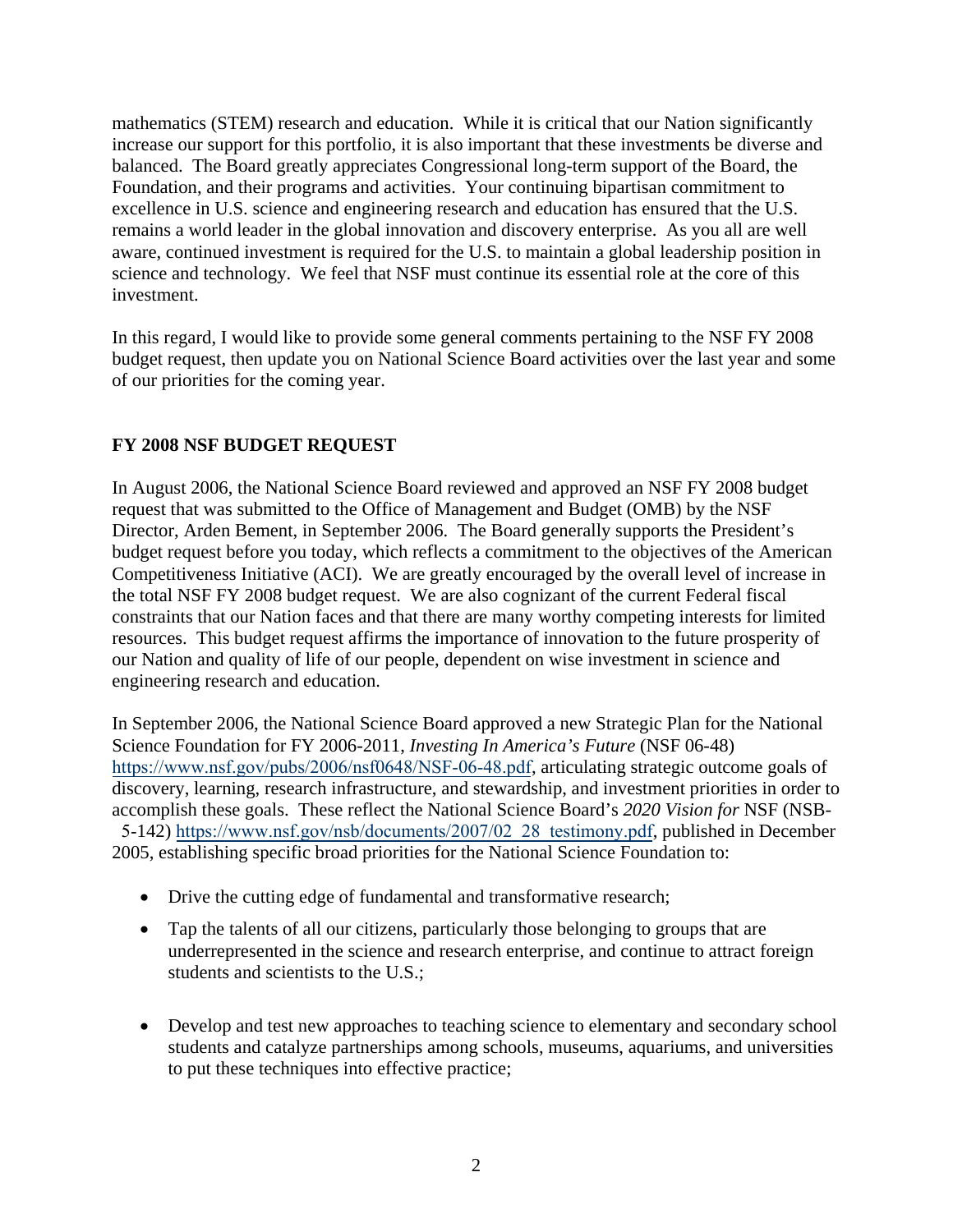- Provide the bright minds in our research institutions with the tools and instruments needed to probe the frontiers of knowledge and develop ideas that can transform our understanding of the world; and
- Maintain the financial and talent resources to be an effective agent for excellence in the critical national enterprises of learning, discovery, and innovation.

The President's FY 2008 NSF budget request is a significant step towards achieving the Board's 2020 Vision for NSF. The Board fully supports the FY 2008 NSF budget focus on the long term investment priorities that address current national challenges as well as strengthening the core portfolio's of NSF's research investment. We recognize that a budget request of \$6.43 billion, representing a 7.5 percent increase over the recent Congressional FY 2007 budget appropriation for NSF, is a significant investment in NSF programs in a time of National fiscal austerity.

Nevertheless, it is incumbent on the Board, in our role as an independent advisory body to both the President and Congress, to note that this still represents a significant gap between the existing congressionally authorized FY 2007 NSF budget of approximately \$10 billion that was included as part of the NSF Act of 2002, which sought to double the NSF budget in 5 years. The American Competitiveness Initiative again calls for a doubling of the NSF budget over a 10-year period. The Board welcomed the 2002 congressional authorization to double NSF's budget, the President's new call for a doubling of NSF's budget and all past efforts to double NSF's budget. However, we would respectfully suggest that the time to implement these admirable authorizations and initiatives has never been more urgent than now.

It is also important to note that the recent Congressional FY 2007 budget appropriation for NSF is different from the President's FY 2007 request, and this has potential impacts on the FY 2008 budget request for NSF. One such area is the NSF Major Research Equipment and Facilities Construction (MREFC) account. The Board intends to discuss this particular issue in depth during our March 2007 meeting.

The Board has been especially concerned with a major area of NSF responsibility—education in science, technology, engineering and mathematics. Education is a core mission of NSF, which not only includes research, but also shares in the responsibility for promoting quality math and science education as intertwining objectives at all levels of education across the United States. NSF's highly competitive peer-review process is second to none for openly and objectively identifying, reviewing, selecting, funding and providing stewardship for the very best STEM proposals and programs in research and education. Nearly a quarter century ago, the National Science Board's Commission on Pre-college Education in Mathematics, Science and Technology assessed the state of U.S. pre-college education in the subject fields and found it wanting ( <https://www.nsf.gov/nsb/publications/1995/nsb0095.pdf> ) In the intervening years, our Nation has failed to raise the achievement of U.S. students commensurate with the goal articulated by that Commission — that U.S. pre-college achievement should be "best in the world by 1995" and many other countries have surpassed us. Not only are they not first, but by the time they reach their senior year, even the most advanced U.S. students perform at or near the bottom on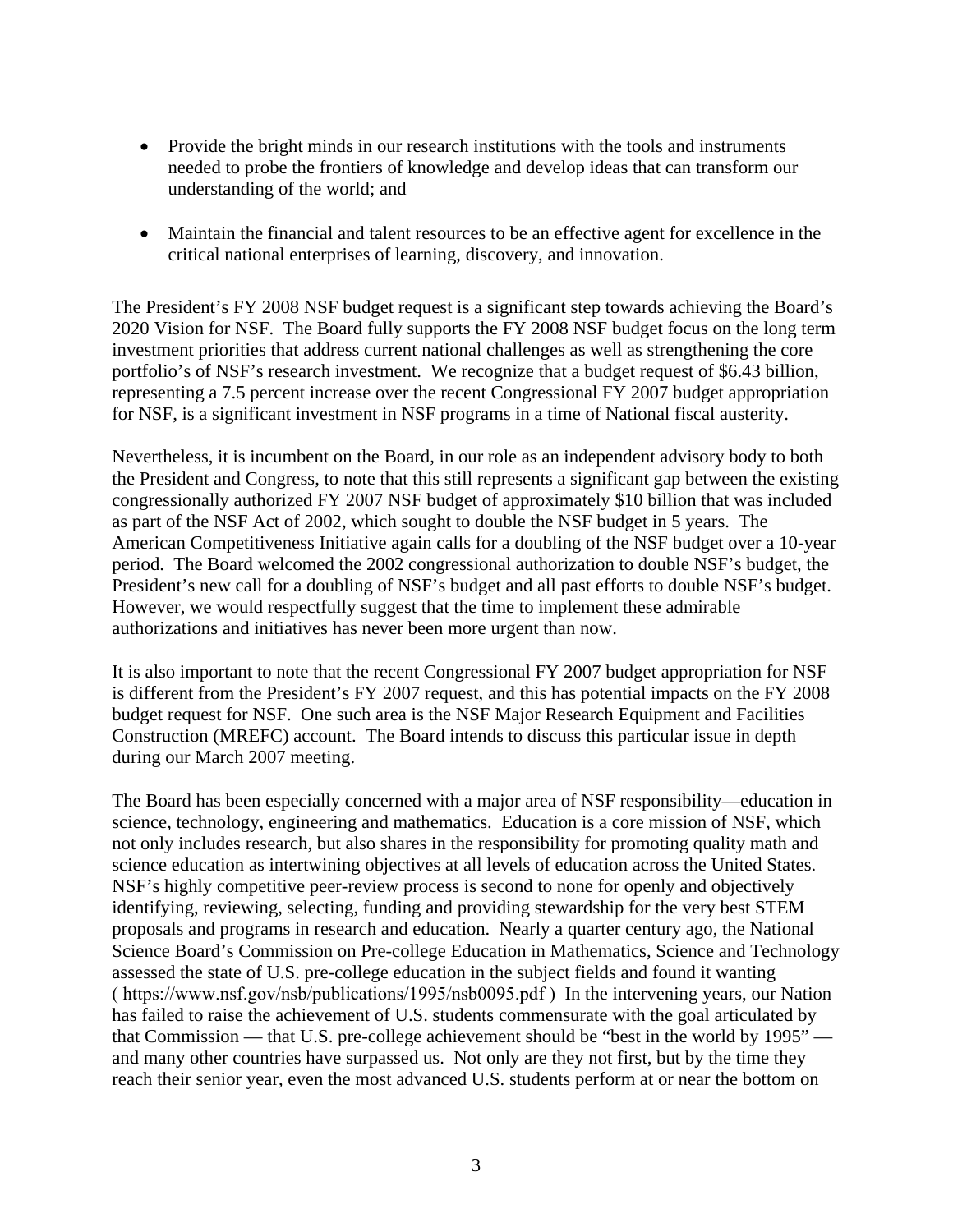international assessments. There is now an even more pressing need to build a new foundation for U.S. STEM education.

In 1983 the U.S. Department of Education's National Commission on Excellence in Education published the report, *A Nation At Risk* http://www.ed.gov/pubs/NatAtRisk/risk.html*.* This document stated: "By the year 2000, U.S. students will be the first in the world in mathematics and science achievement," expressing alarm on the "rising tide of mediocrity [in education] that threatens our very future as a Nation and a people." Despite these two reports – *A Nation At Risk* sounding the alarm and the Board's Commission report recommending solutions – and many others since then, we continue to slip further behind.

Even while U.S. student relative performance in mathematics and science is declining on international assessments, changing workforce requirements mean that new workers will need ever more sophisticated skills in STEM disciplines. This emerging workforce, consisting of degreed and highly skilled technical workers, will need to begin developing their mathematical and science skills early in their educational career. In addition, the rapid advances in technology in all fields mean that even those students who do not pursue professional occupations in technological fields will also require solid foundations in science and math in order to be productive and capable members of our Nation's society. The Board established a second Commission on STEM education—the Commission on  $21<sup>st</sup>$  Century Education in Science, Technology, Engineering and Mathematics in March 2006, comprising a wide range of eminent experts representing the broad scope of interests in U.S. STEM education http://www.nsf.gov/nsb/edu\_com/. We look forward to receiving their draft report for discussion at the March 2007 National Science Board meeting and to their suggestions on the appropriate NSF role in STEM education reform at all levels.

Over the past year, the Board has been undertaking, through its Committee on Education and Human Resources, an examination of the NSF/EHR Directorate's programs with respect to evaluation procedures and results. We have submitted an initial report on our review to Congress at the request of Congressman Rush Holt, and we will be continuing to apprise you about that review as we take into account the recommendations of the Board's STEM Education Commission, the report of the Academic Competitiveness Council, and the plans for the EHR Directorate under its new leadership.

The NSF Mathematics and Science Partnerships (MSPs) funded through the NSF Education and Human Resources budget, are important tools for addressing a critical - but currently very weak link between pre-college and higher education. The NSF MSP Program provides for the collaboration between pre-college and college to promote excellence in teaching and learning, therefore facilitating the transitions for students from kindergarten through the baccalaureate in STEM disciplines. The added benefit for our Nation is those students who do not choose STEM careers become the informed scientifically literate voting citizens we need for the 21<sup>st</sup> Century. Recent assessment data on MSP projects indicate this program has been effective in increasing student performance at all levels assessed—elementary, middle and high school (http://www.nsf.gov/news). Therefore, we are pleased that this budget will permit funding of new starts in the NSF/MSP program. We urge that, given the importance of NSF programs and the low success rate of applicants to the program, at about 20 percent over the last two years (See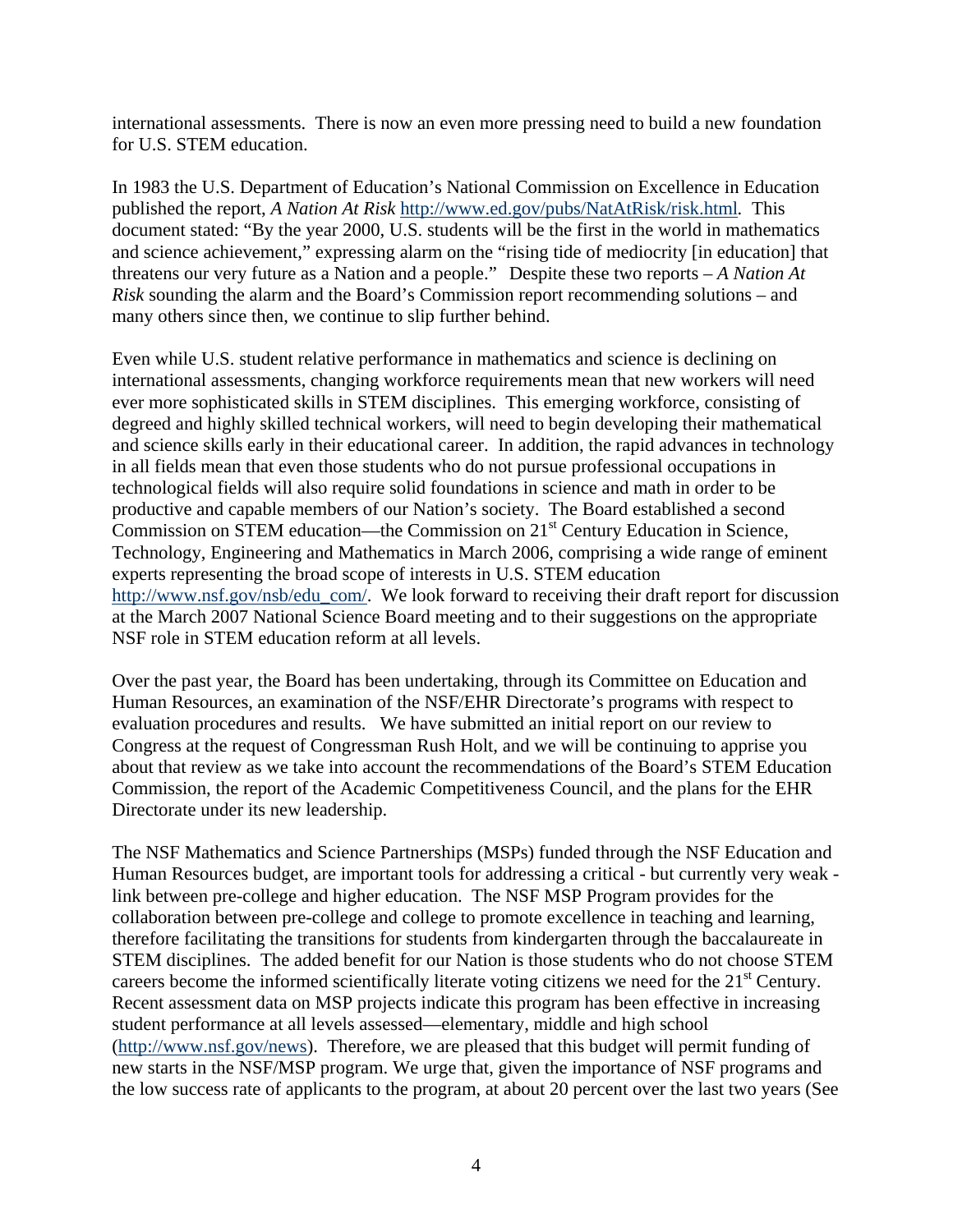Report to the NSB on the *National Science Foundation's Merit Review Process Fiscal Year 2005*  [NSB-06-21] ( [https://www.nsf.gov/nsb/documents/2006/0306/merit\\_review.pdf](https://www.nsf.gov/nsb/documents/2006/0306/merit_review.pdf) ) that should additional funds become available they would be well spent in support of EHR programs that have been shown to be effective through rigorous merit review and assessment.

The NSF physical sciences are well deserving of significant budget increases, but so are the other facets of NSF's diverse portfolio. Another example of areas of NSF's portfolio that would warrant attention should the Congress find additional funds beyond the President's request, are the Biological Sciences (BIO) Directorate. While the overall funding increase for NSF is 7.5 percent, the BIO Directorate increase is only 4.1 percent over the FY 2007 appropriation. The emergence of biology at the forefront of scientific advances began with the discovery of the structure of DNA by Watson and Crick in 1953 and has accelerated ever since. Among the many landmark discoveries was the validation of the universal genetic code in the late 1960's. The work on determining the genetic code was performed in England using a bacterial virus, a "bacteriophage". These and many other biology-focused discoveries have been recognized by numerous Nobel prizes. One major factor that may have inadvertently contributed to a perceived lack of need to significantly increase the NSF Biology budget may have been the dramatic and worthy budget increases over the last decade for the National Institutes of Health (NIH). However, NIH and NSF have different missions and foci in regards to supporting basic research in biological sciences. Yet funding of biology has decreased as a proportion of the NSF budget over the last decade.

Notwithstanding the Board's concern regarding NSF's MREFC, EHR and BIO budgets, I would emphasize that the Board supports the integrated portfolio of investments in S&E research and education represented in the President's FY 2008 budget proposal for NSF. It thoughtfully blends support for the core disciplines with encouragement for interdisciplinary initiatives, brings together people from diverse and complementary backgrounds, provides infrastructure for research and STEM education, and strengthens the NSF's management of the enterprise.

## **OVERVIEW OF NSB ACTIVITIES DURING THE LAST YEAR**

## *NSF Oversight and Policy Direction*

During the last year, the Board accomplished a great deal in terms of its mission to provide oversight and policy directions to the Foundation, including: reviewed and endorsed the OIG Semi-annual Reports to Congress and approved NSF management responses; approved the NSF FY 2008 Budget Submission for transmittal to OMB; approved the Foundation's annual Merit Review Report; and provided review and decisions on major awards or proposal funding requests, including awards totaling \$616 million. These awards will support advanced research, science education, and public understanding of critical issues facing our Nation. The Board also approved a new strategic plan for NSF *Investing in America's Future: Strategic Plan FY 2006- 2011* (NSF-06-48), based on the *National Science Board 2020 Vision for the National Science Foundation* (NSB-05-142) report to Congress. In addition, the Board accepted the Foundation's *2007 Facility Plan* (NSF-07-22) and the Plan was released in conjunction with the President's budget in February 2007. The Facility Plan was mandated by a joint management report of the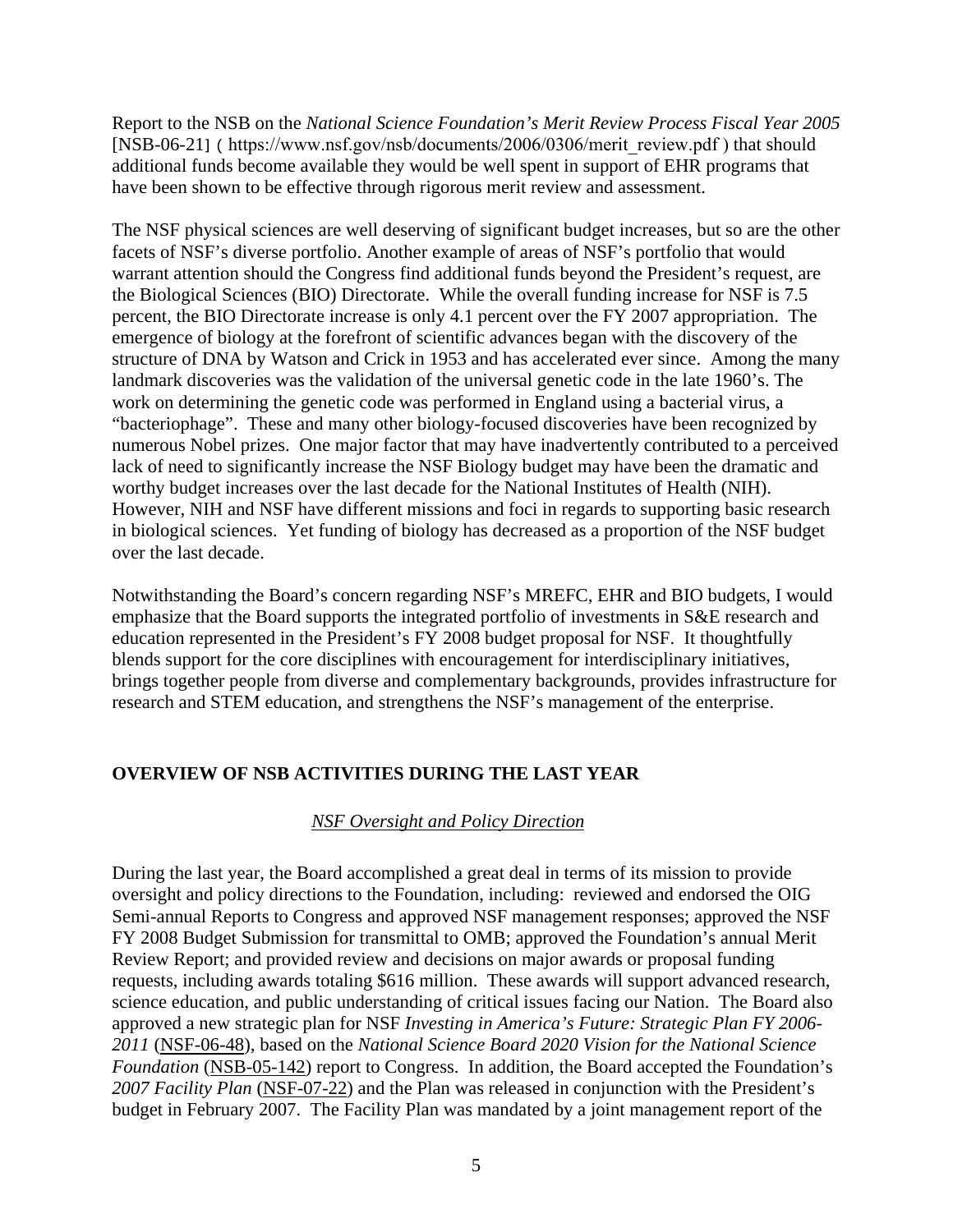Foundation and the Board, *Setting Priorities for Large Research Projects Supported by the National Science Foundation* (NSB-05-77) <https://www.nsf.gov/pubs/2005/nsb0577/index.jsp>.

The Board has just released our draft report, *Enhancing Support of Transformative Research at the National Science Foundation* (http://www.nsf.gov/nsb/documents/2007/tr\_draft.pdf) for public comment and review. In this report the Board recommends that NSF develop a distinct, Foundation-wide Transformative Research Initiative distinguishable by its potential impact on prevailing paradigms and by the potential to create new fields of science, to develop new technologies, and to open new frontiers. Foundation management will report back to the Board at its August 2007 meeting on its preliminary plan for a simple and transparent process for instituting the Transformative Research Initiative that encourages maximum participation by the community.

In a constrained budget environment, achieving the reasonable balance of award size, and duration, and proposal success rate at the Foundation is an important concern of the Board. We have held several discussions with Foundation management about this issue and are anticipating a comprehensive report later this year that will inform us in establishing appropriate policy guidelines.

A very high priority for the Board has been our continuing work with the NSF Management and the Office of Inspector General to resolve the correction of the existing reportable conditions that have been longstanding in NSF annual audits. We have reviewed the draft Corrective Action Plan for Reportable Conditions in the FY2006 Financial Statement Audit and are confident that we can quickly and effectively resolve outstanding issues. We will be hearing from NSF management at the March Board meeting on the status of their efforts to resolve the reportable conditions, as well as efforts to enhance NSF's business model practices and develop a strategic personnel workforce plan for the 21st. Century.

# *Advice to the President and Congress*

The Board, in our broader role as an independent advisory body to the President and the Congress on national policy issues related to science and engineering (S&E) research and education, has undertaken a wide range of activities this year.

- The Board completed a series of public hearings, in response to a Congressional request that the Board consider reconstituting its 1982 Commission on Pre-college Education in Science, Mathematics, Engineering and Technology, and in March 2006 approved the establishment of the new Commission on  $21<sup>st</sup>$  Century Education in STEM, due to present its draft report to the Board in March 2007;
- The Board published and disseminated an important report, *HURRICANE WARNING: The Critical Need for a National Hurricane Research Initiative* (NSB-06-115). The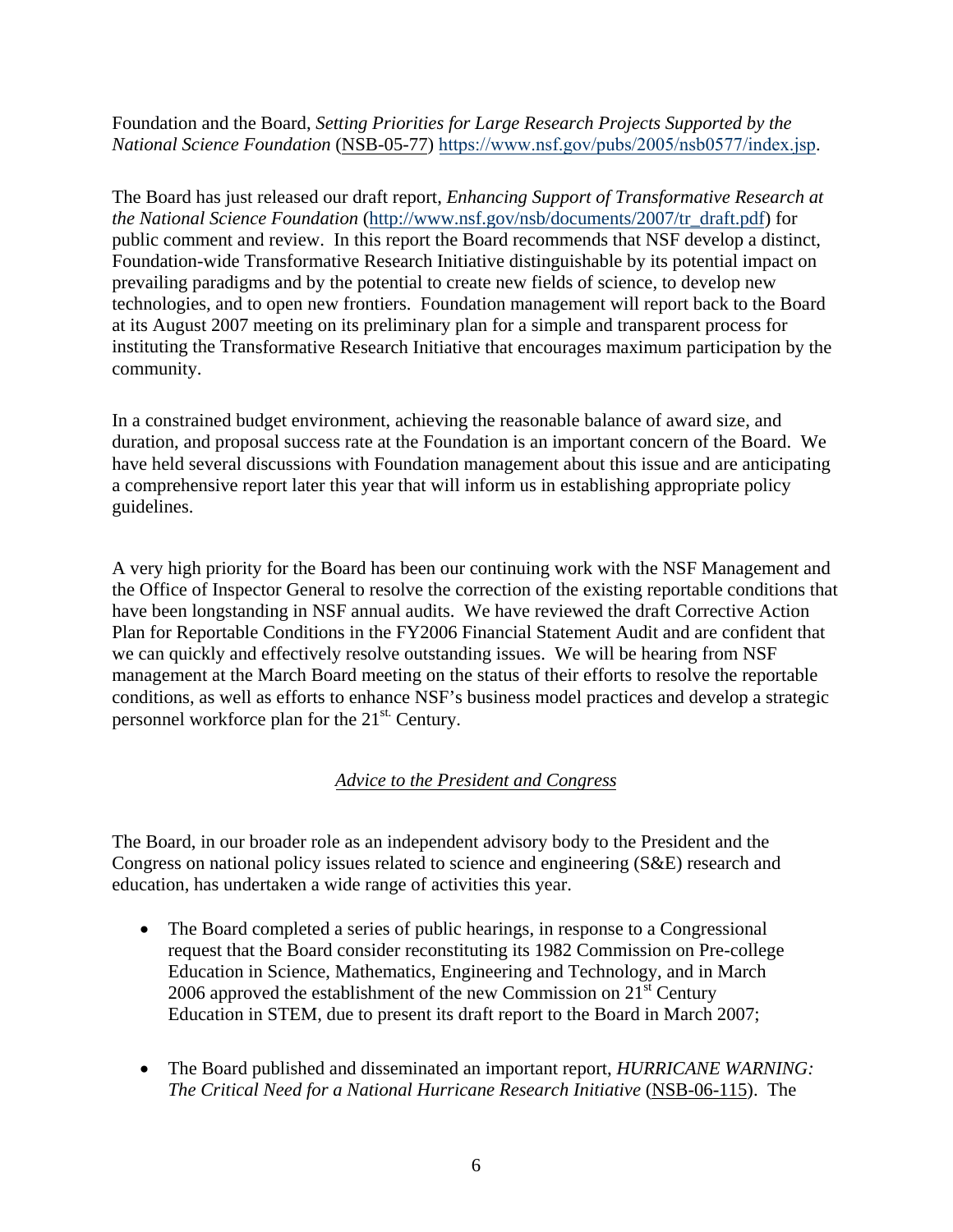report presents an agenda for action that will provide urgently needed hurricane science and engineering research and education that engages relevant agencies across the Federal government; involves industry, academia, and other levels of government; establishes highly focused priorities; strengthens disciplinary research; creates multidisciplinary frameworks; and stimulates the efficient transfer of research outcomes to operational practice.

- The Board responded to a request from Senator John McCain to examine existing policies of Federal science agencies concerning the suppression and distortion of research findings and the impact these actions could have on quality and credibility of future Government-sponsored scientific research results. Our central recommendation was that an overarching set of principles for the communication of scientific information by government scientists, policy makers, and managers should be developed and issued by the Administration to serve as the umbrella under which each agency would develop its specific policies and procedures.
- The Board responded to a request from Congressman Rush Holt for a summary of its review of the evaluations and impacts of the programs of the National Science Foundation's Education and Human Resources Directorate's programs in January 2007. We will be providing a more thorough report later in 2007.
- Exercising the Board's obligation to inform and advise on critical issues, the Board sent a letter to congressional leadership on February 13, 2007, expressing its full endorsement and appreciation for the FY 2007 Congressional Joint Budget Resolution funding level increase of the FY 2006 level for the NSF Research and Related Activities account, and encouraging congressional approval of a similar budget increase for the NSF Education and Human Resources account.
- The Board published and disseminated its statutory biennial report, *Science and Engineering Indicators 2006* (NSB-06-01) http://www.nsf.gov/statistics/seind06 and also prepared and disseminated a Board policy statement Companion Piece to Indicators 2006, *America's Pressing Challenge—Building a Stronger Foundation* (NSB-06-02) http://www.nsf.gov/statistics/seind06, February 2006;
- Board Members provided comments to Congressman Bart Gordon on his bill, "10,000 Teachers, 10 Million Minds Science and Math Scholarship Act" in February 2006.

Further, the Board provided testimony to congressional hearings in 2006, and responded to other specific questions and inquiries from Members of Congress and their staff.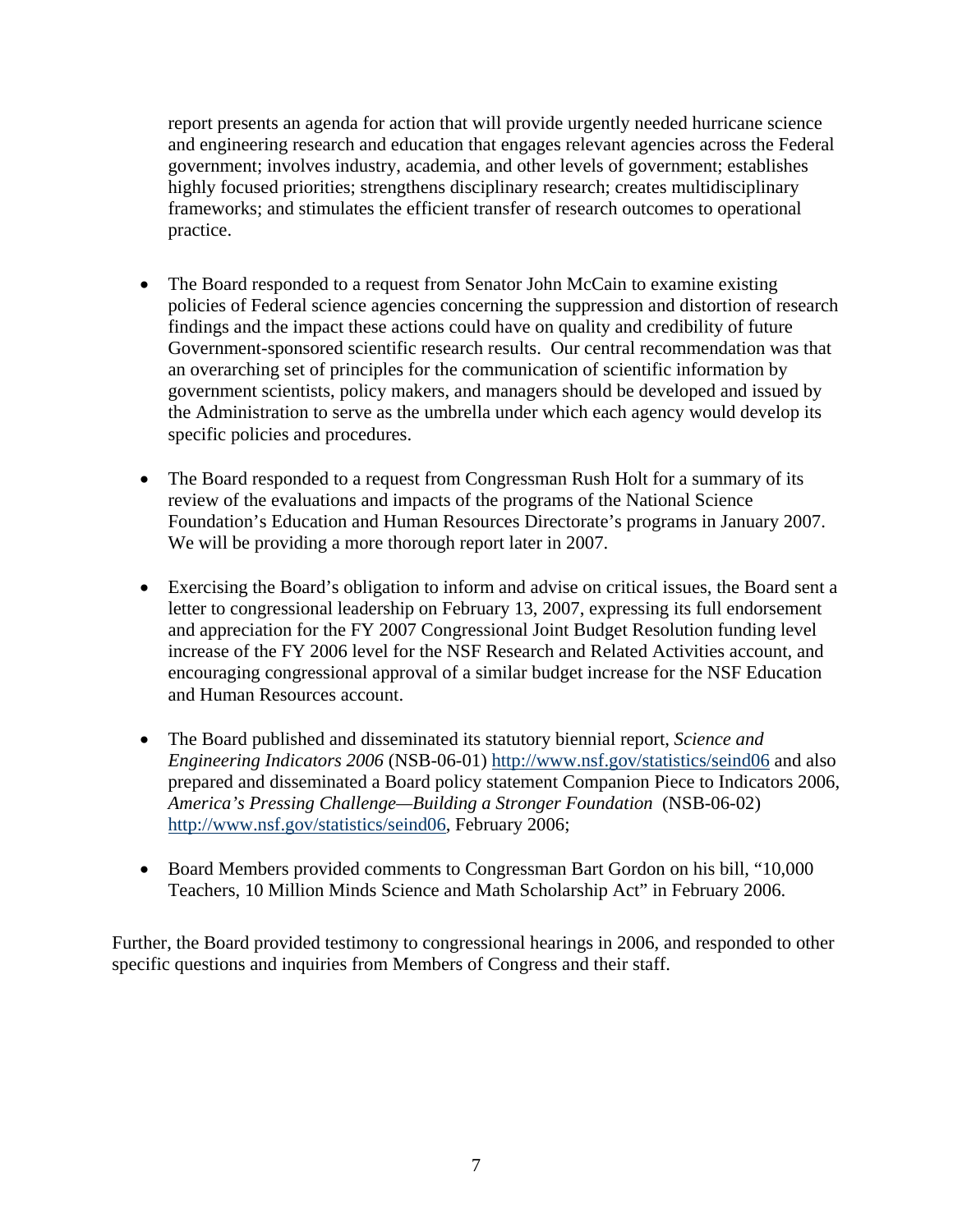# *Improved Outreach and Communication by the Board*

The Board continues to increase and improve our direct outreach and communication with Congress, other Federal agencies, various interest groups and the external science and engineering research and education community.

For example, the Board sponsored:

- Five public meetings of the Commission on 21st Century Education in Science, Mathematics and Technology (See Commission Webpage at http://www.nsf.gov/nsb/)
- A second and third precommission hearing in January and March 2006 in Boulder, Colorado and Los Angeles, California, respectively, seeking input from a cross section of stakeholders in U.S. STEM education on the value of establishing a new STEM Commission to address this topic for the Board a second time (See: http://www.acpt.nsf.gov/nsb/edu\_com/hearings.htm)
- A third public workshop on Transformative Research (May 16, 2006) http://nsf.gov/nsb/committees/tskfrcetrans\_cmt.htm);
- A second public workshop on engineering education reform, including leading deans of engineering, *Moving Forward to Improve Engineering Education http://nsf.gov/nsb/eng\_edu/start.htm*, at the Georgia Institute of Technology in November 2006;
- A public "rollout" event for the Hurricane Science and Engineering report, *Hurricane Warning: The Critical Need for a National Hurricane Research Agenda*  http://www.nsf.gov/nsb/, in the U.S. Capitol Building in September 2006, with the participation by Senators Mel Martinez and Bill Nelson of Florida, and Senator David Vitter of Louisiana.
- Two public presentations on Capitol Hill on *Science and Engineering Indicators 2006*  (NSB 06-02) and its Companion Piece, *America's Pressing Challenge – Building a Stronger Foundation* (NSB 06-02), February 23, 2006 to the media and general public and April 6, 2006 to the House R&D and STEM Caucuses;
- A presentation to Colorado State legislators at the invitation of the American Electronics Association on both *Science and Engineering Indicators 2006* and the recently completed hearings to consider establishing a new National Science Board Commission on STEM Education for the 21st Century, March 23, 2006;
- Two presentations to the National Science Teachers Association (NSTA) in April in Anaheim, California, on *Science and Engineering Indicators 2006* and its Companion Piece, *America's Pressing Challenge -- Building a Stronger Foundation* (NSB 06-02); and
- National Science Board informational booths at both the American Association for the Advancement of Science (AAAS) meeting in February in St. Louis, Missouri, the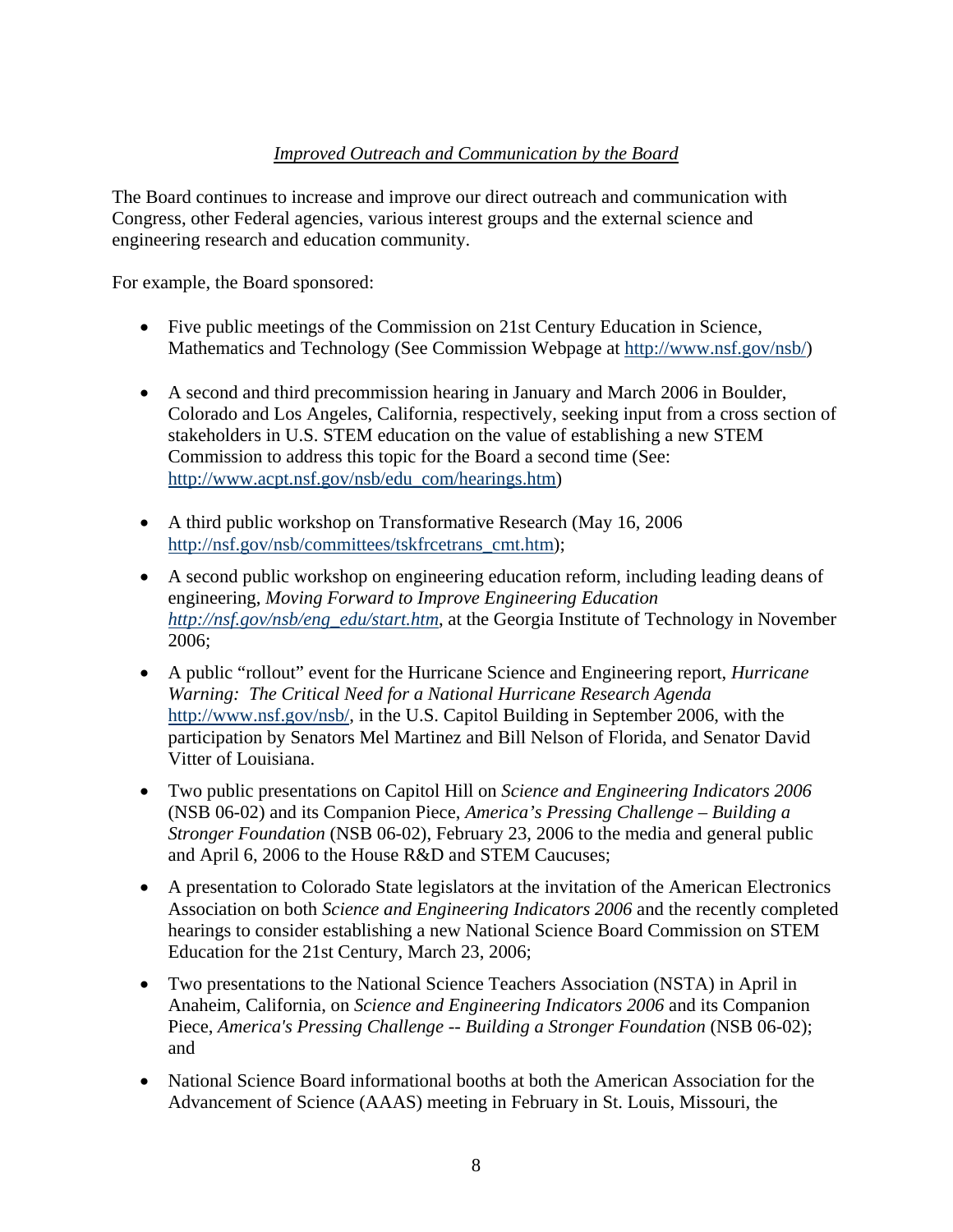National Science Teachers Association (NSTA) meeting in Anaheim, California in April, and Sigma Xi, the Research Society meeting in Detroit, Michigan in November.

In an effort to facilitate more openness of Board meetings in accord with the Sunshine Act, we expanded our practices for:

- providing public notice of all our meetings in the *Federal Register* and on the NSB Web site;
- treating teleconferences of the Board, Board Committees, subcommittees and task forces as 'meetings,' subject to the requirements of the Government in the Sunshine Act;
- providing much more information to the public in a more timely manner regarding meeting discussions and decisions; and
- expanding efforts to encourage public comment during the development of Board publications.

## **FY 2008 NSB BUDGET**

The Board's FY 2008 Budget Request seeks resources to carry out its statutory authority and to strengthen the Board's oversight responsibilities for the Foundation. Enhanced Board responsibilities established in the NSF Authorization Act of 2002 and directed by Congressional Report language include the continued expanding role in prioritizing and approving MREFC projects; new requirements for meetings open to the public; and responsibilities for reporting on the Foundation's budgetary and programmatic expansion, with specific focus on the projected impact on the science and technology workforce, research infrastructure, size and duration of grants, and underrepresented populations and regions.

Effective communications and interactions with our constituencies contribute to the Board's work of identifying priority science and technology issues, and developing policy advice and recommendations to the President and Congress. To this end, the Board will continue to increase communication and outreach with the university, industry and the broader science and engineering research and education community, Congress, federal science and technology agencies, and the public. The Board's activities will aim to support U.S. global leadership in discovery and innovation based on a continually expanding and evolving science and technology enterprise in this country, and will ensure a principal role for NSF programs in providing a critical foundation for science and engineering research and education.

The Board has much to do over the next year. Perhaps one of the most important actions is to oversee the implementation of the new NSF Strategic Plan, which addresses the broad priorities established in the Board's 2020 Vision for the Foundation. We will be looking to provide policy direction to the Foundation with respect to recommendations of the newly released Hurricane Research and Transformative Research reports. Both involve broad, multidisciplinary questions on the broad frontiers of science and engineering and across the portfolios of NSF's science, engineering and education directorates.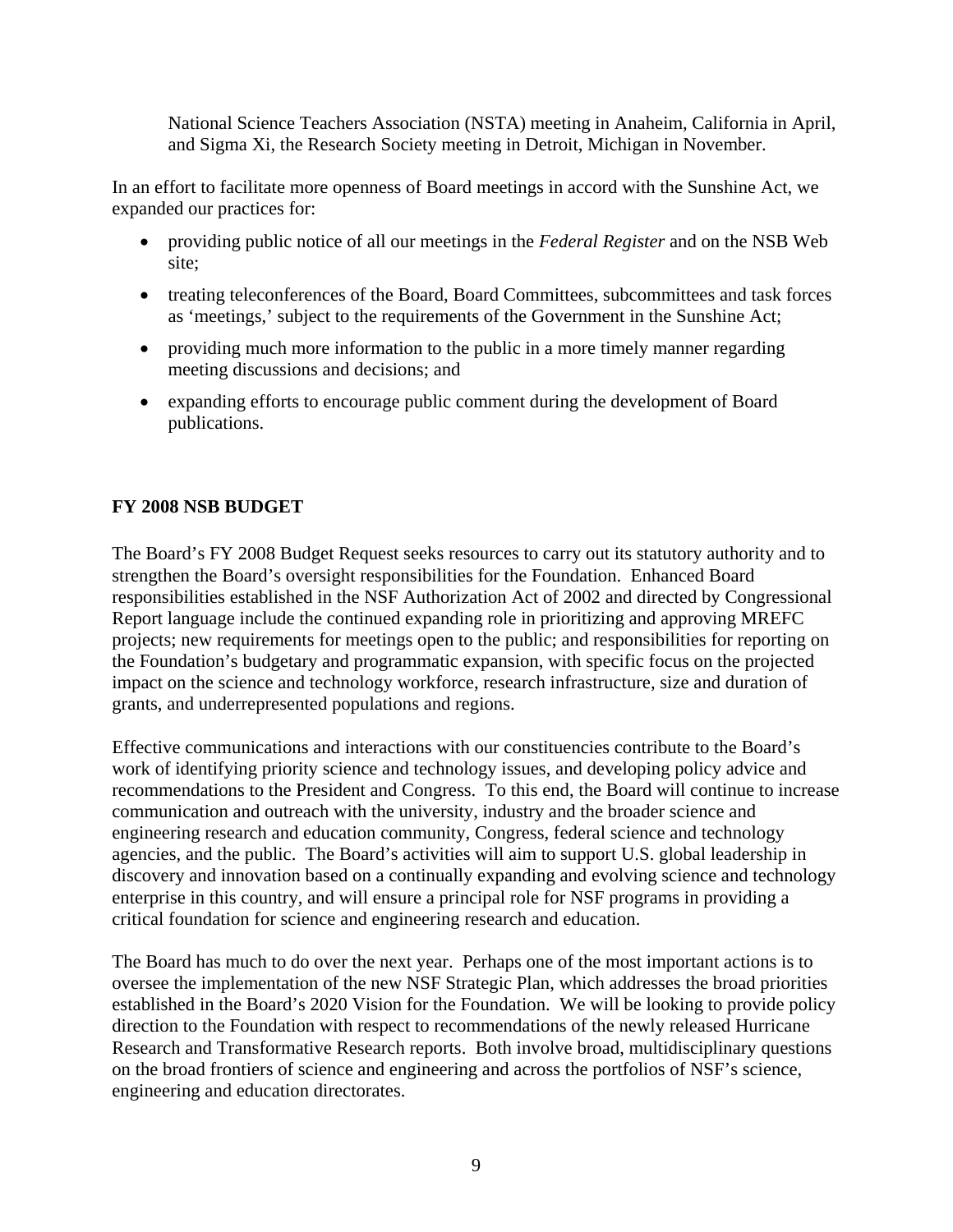Our Task Force on International Science Partnerships will complete its international meetings in 2007, and we expect to be providing specific guidance to NSF and broader advice on the role of the federal government in supporting international S&E partnerships. Our *ad hoc* Task Group on Engineering Education is poised to present us with recommendations that will impact university engineering programs and the future engineering workforce, reflecting the input from two important workshops, incorporating the ideas of engineers, faculty, administrators, and employers in developing guidance for engineering education for the  $21<sup>st</sup>$  Century that reflects the increasing diversity of the U.S. workforce and growing challenges for engineering from globalization of both science and technology and the engineering workforce. We will be continuing our review of program evaluations and impact in the NSF Education and Human Resources Directorate.

Over the next year, the Board expects to complete our development of a national action plan for 21<sup>st</sup> Century Education in Science, Mathematics and Technology by making a formal report to the Congress. While many of these recommendations will be at a national system level, a number will focus specifically on the role NSF can and should play in supporting the development of an adequate and diverse science and engineering workforce. The Board will also continue to review and approve NSF's actions for creating major NSF programs and funding, and expects new efforts to be implemented regarding enhancement of NSF support for potentially transformative research as a result of new Board guidance.

Several endeavors that the Board expects to formally complete by the end of FY 2007 will require significant follow-up outreach efforts by the Board in FY 2008 to ensure the desired impacts are realized. For example, lessons learned by the Board's experience with its 1982 STEM Education Commission report and the 2001 report on the role of the federal government in supporting international science, have provided clear and strong lessons on the importance of the Board undertaking significant follow-up efforts to ensure action based on our reports. While the Board's Commission on 21<sup>st</sup> Century Education in Science, Mathematics and Technology will complete its work later this year, it is clear that much follow-up outreach by the Board will be required throughout FY 2008 to ensure the work of the commission has the highest possible impact. Likewise, the Board's Task Force on International S&E partnerships will complete its work at the end of FY 2007, but will require significant follow-up by the Board in FY 2008.

The Board will be producing a new summary volume to our biennial *S&E Indicator*s report in FY 2008 that will require significant new effort on the part of the Board. In addition, the Board will continue to review and approve NSF's actions for creating major new programs and funding large projects in FY 2008, as well as dealing with evolving NSF policy issues. Experience has demonstrated that the Board will receive a number of requests from Congress asking that the Board examine and report quickly on a wide range of national policy topics related to S&E research and education. The Board welcomes such Congressional and Administration requests, and will itself continue to identify high priority topics focused specifically on NSF, or more broadly on national S&E policy issues that it feels it should examine in FY 2008.

Essential to the conduct of Board business is a small and independent core of full-time senior policy, clerical, and operations staff. In addition to the Board Office's essential and independent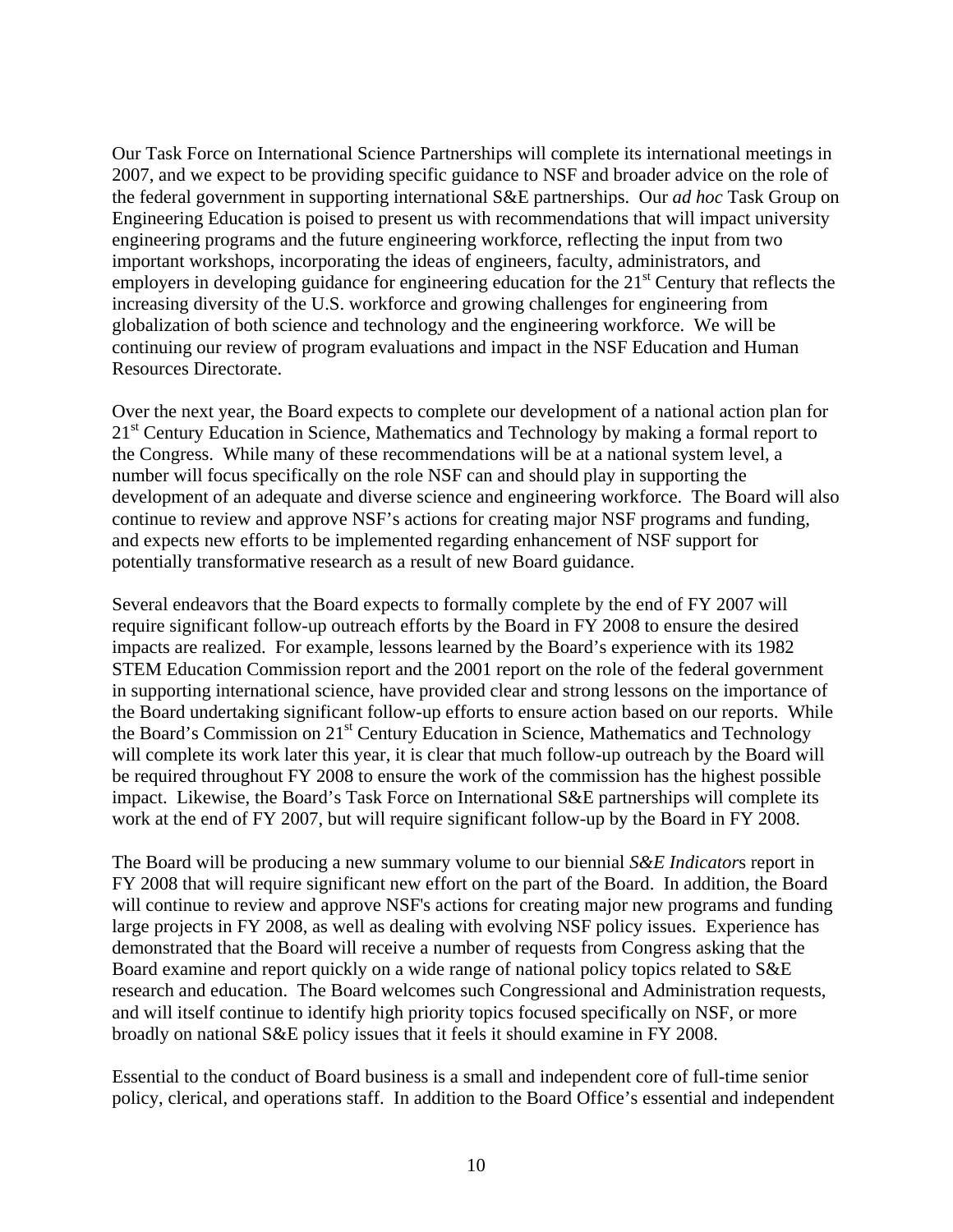core resources and capabilities, temporary contractual advisory and assistance services continue to be critical to support production of Board reports and supplement the Board Office staff's general research and administration services to the Board. These external services provide the Board and its Office with the flexibility to respond independently, accurately, and quickly to requests from Congress and the President, and to address issues raised by the Board itself.

By statute the Board is authorized five professional positions and other clerical staff as necessary. The full impact of increasing the number of professional positions to the statutory level will occur in FY 2008 with increased attention to addressing new skill requirements. However, the results of a strategic restructuring of the Board Office management and operations over the last three years has led to more efficient use of appropriated resources while retaining the ability to support an active Board agenda.

## **CLOSING REMARKS**

This is a challenging time for Federal S&E research and education budgets and the organizations and individuals that rely on Federal support. For over 50 years the Federal government has sustained a continual, visionary investment in the U.S. research and education enterprise in the expectation that such investment would benefit all Americans. That Federal effort has expanded the horizon of scientific discovery and engineering achievements far and wide, leading to the realization of enormous benefits to the Nation's prosperity and security.

We know what works – we have a very long history of success to draw on. In 1946, legislators contemplating the creation of a national science foundation were disturbed by the relative weakness of America in basic scientific discoveries. This weakness was evidenced by several factors, including the scarcity of U.S. researchers awarded Nobel Prizes in chemistry, physics, and medicine and a serious deficit of trained American scientists. By the 1960s, evidence of the success of the Foundation they established was abundant: U.S. researchers were regularly honored for their accomplishments in the sciences by many authorities, including the Nobel Foundation, and the American education enterprise that trained scientists and engineers became the envy of the world.

We know the expanding frontiers of knowledge offer enormous opportunities for research and innovation. We also know that the education of all our citizens in the fundamentals of math, science and engineering must continue to be enhanced if the U.S. is to remain eminent in critical S&T disciplines. As other nations ramp up their investment in the infrastructure for S&E research and innovation, we cannot be complacent. The Federal investment in the Nation's S&T is a necessity for the Nation's future prosperity and security. The U.S. must sustain its advantages through continued wise, adequate Federal support for our S&E enterprise.

In recognition of fiscal realities, the National Science Board pledges that we will guide NSF by setting priorities and working closely with the NSF Director in making difficult programmatic budget decisions that will obtain the best return on the taxpayers' investment. However, even in a time of budget constraints, we cannot ignore the Nation's growing dependence on innovation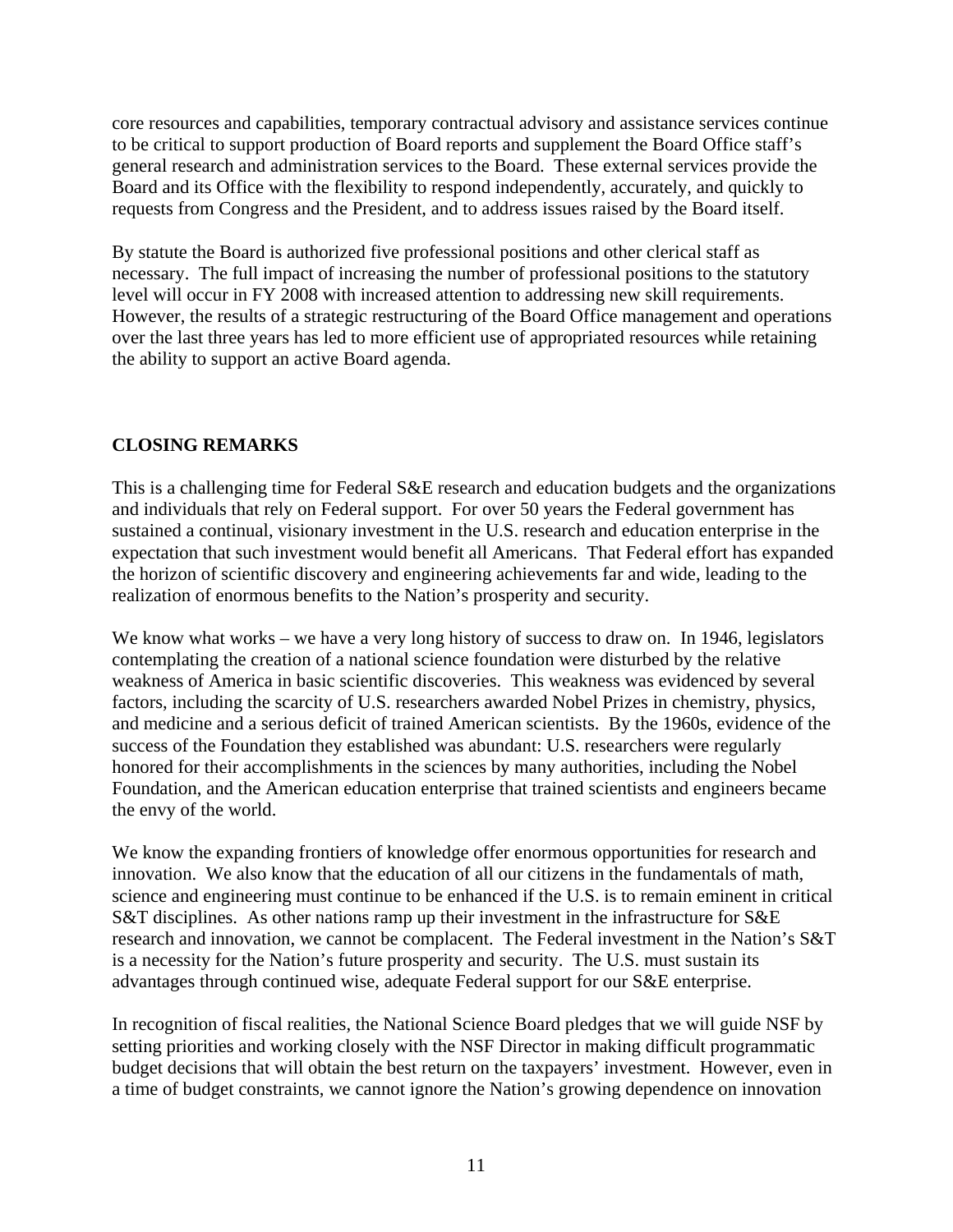for economic prosperity and the ever-improving quality of life Americans have come to expect. The Board recognizes that competing priorities may impose fiscal constraints that limit the Foundation's, and so the Nation's, aspirations. In weighing these competing priorities, we ask you to keep in mind that in our changing global environment, investments in our national science and technology capabilities—talent, knowledge, and physical infrastructure—are not luxuries but essential to our Nation's long-term prosperity and security. We ask you to consider in your deliberations that the challenges we defer today will be faced by our children, and the opportunities we forego today will be charged to their future. The Board therefore urges that the Congress take the long view in its annual budget deliberations for funding U.S. science and engineering through the National Science Foundation.